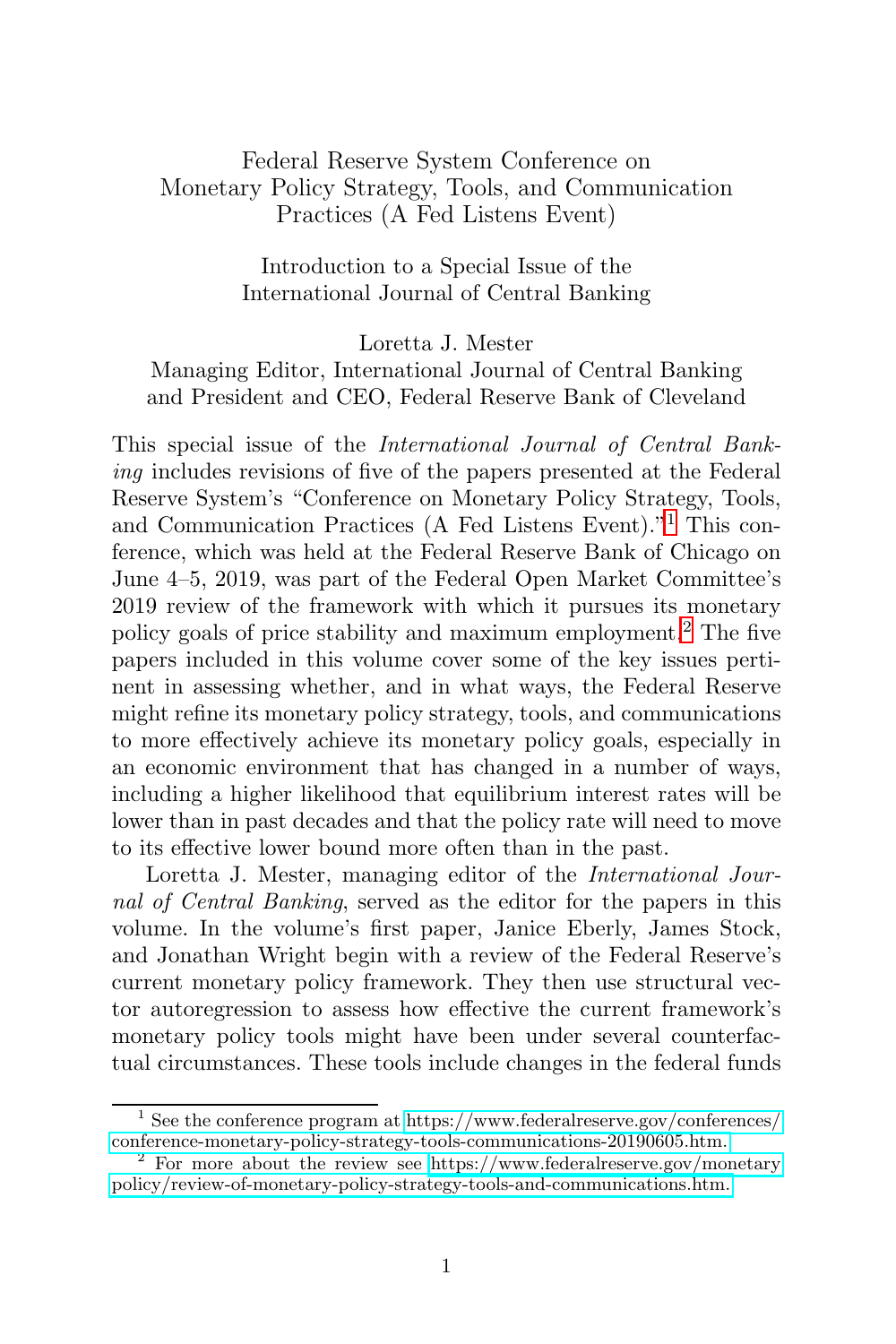rate and the nonconventional tools of large-scale asset purchases (LSAPs), forward guidance, and maturity extension. The authors call these nonconventional tools "slope policies," as they are intended to affect the slope of the yield curve over and above what a change in the federal funds rate would normally do. One of the paper's findings is that slope policies were effective but that they only partially made up for the fact that the federal funds rate was constrained by the zero lower bound.

In the volume's second paper, Maurice Obstfeld discusses various ways in which global factors affect the setting of appropriate monetary policy in the United States and how these factors have changed over time. The paper studies the mechanisms through which international prices and global competition affect U.S. inflation; the effects of globally integrated financial markets; and the effect of U.S. monetary policy on other economies, with potential spillovers back to the U.S. economy. A key insight is that while domestic inflation over the long run is determined by domestic monetary policy, over shorter time horizons, global factors can affect the tradeoffs between price stability and maximum employment faced by U.S. monetary policymakers.

In the third paper, Lars Svensson describes and recommends forecast targeting as a particular strategy the Federal Reserve might use in setting monetary policy. This strategy involves choosing the monetary policy path that yields forecasts that best achieve the central bank's monetary policy goals, and using communications, e.g., publication of forecasts under the chosen and alternative policy paths, to lend credibility to the policy. The paper then shows how forecast targeting could be implemented under various frameworks, including inflation targeting, price-level targeting, temporary price-level targeting, average-inflation targeting, and nominal-GDP targeting.

In the fourth paper, Eric Sims and Jing Cynthia Wu use a New Keynesian model with financial frictions to study the degree of substitutability between traditional interest rate policy and LSAPs. Based on their analysis, they conclude that the three LSAP programs that the Federal Reserve implemented during the Great Recession were equivalent to the stimulus that would have been achieved by lowering the federal funds rate to 2 percentage points below zero.